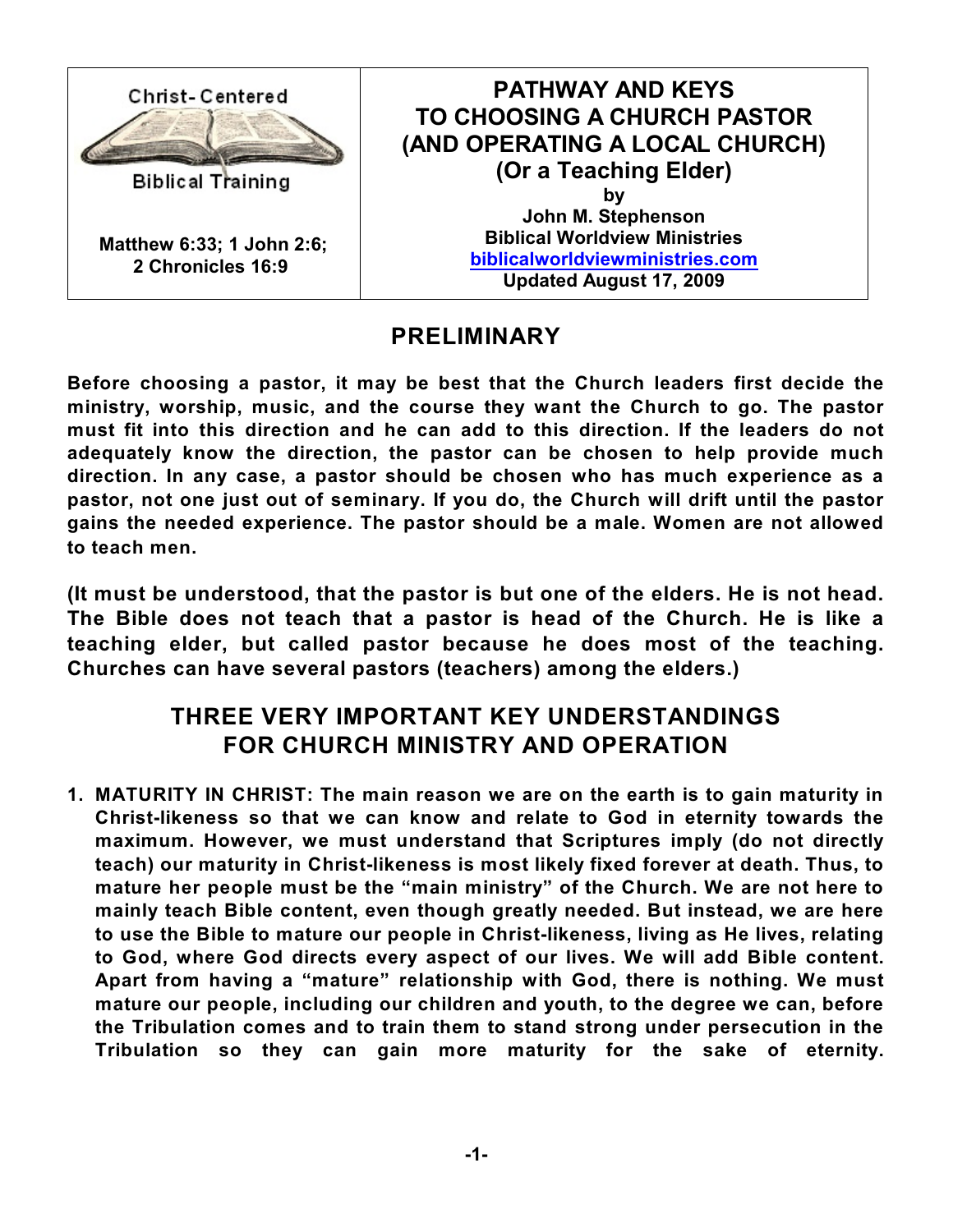- **2. IMMATURE CHURCH: We must understand that the job of Church leadership is not just to have a Sunday School and a church service each week. It is most important that we train people to become maximally mature in Christ-likeness including to be involved in ministry. In order for this to occur, we need an established curriculum - a version of God's Whole Counsel. If we do not do this training, our Church becomes immature with a loss of biblical intellect and with a low plateau of biblical knowledge. Our ministry and Church life plateaus. Our youth often leave the Church after high school. This has been observed in our churches.**
- **3. ENDTIMES: We are no longer in cyclic history. We are now in the endtimes sequence with a calamity soon-coming to bring Revelation's endtimes Tribulation with world government. The Church definitely will go through the endtimes Tribulation and be raptured at Christ's Second Coming. Not to believe this and to live normally indefinitely will cause the Church people to be caught blind-sided when the calamity comes suddenly without warning apart from the signs. (The signs now in the United States are similar signs that were in Israel just before Babylon (world empire) invaded.) We must not allow this blind-siding to happen. They will not be prepared with food, maturity, and to stand strong under the coming most severe persecution and martyrdom. The Church will not know what is happening when the Tribulation comes. The Church must be trained for maturity and warned, alerted, and prepared now for the soon-coming Tribulation. The Church need to be taught prophecy. We must do this teaching while we still can in freedom, and while there is still time remaining to train. Otherwise, she must will very likely fall away, particularly the children and youth.**

# **ESTABLISH AN OVERALL CHURCH MINISTRY (NEEDED ASPECTS PRESENTED BELOW)**

**(Church Leaders Must (Should) Establish Biblical Church Ministry Before Choosing a Pastor; Church Leaders Should Believe and Act Upon Above Key Understandings Above. Pastor Candidates Should Agree With Chosen Ministry and Key Understandings.)**

- **1. Maximum worship of God; using hymns and similar good music that addresses God's Greatness – never use any rock music anywhere in the church and Sunday schools. Honoring God in worship (in Spirit and in Truth) has priority over pleasing people. Doing this we will sing the hymns in melody from our hearts.**
- **2. Bring own people (including the children and youth) to maximum maturity in Christ for eternity as "the main" job of the Church. Pastor and teachers must know how to do this and have an established curriculum for accomplishment. Believe that most likely that our maturity in Christ-likeness is fixed forever at death.**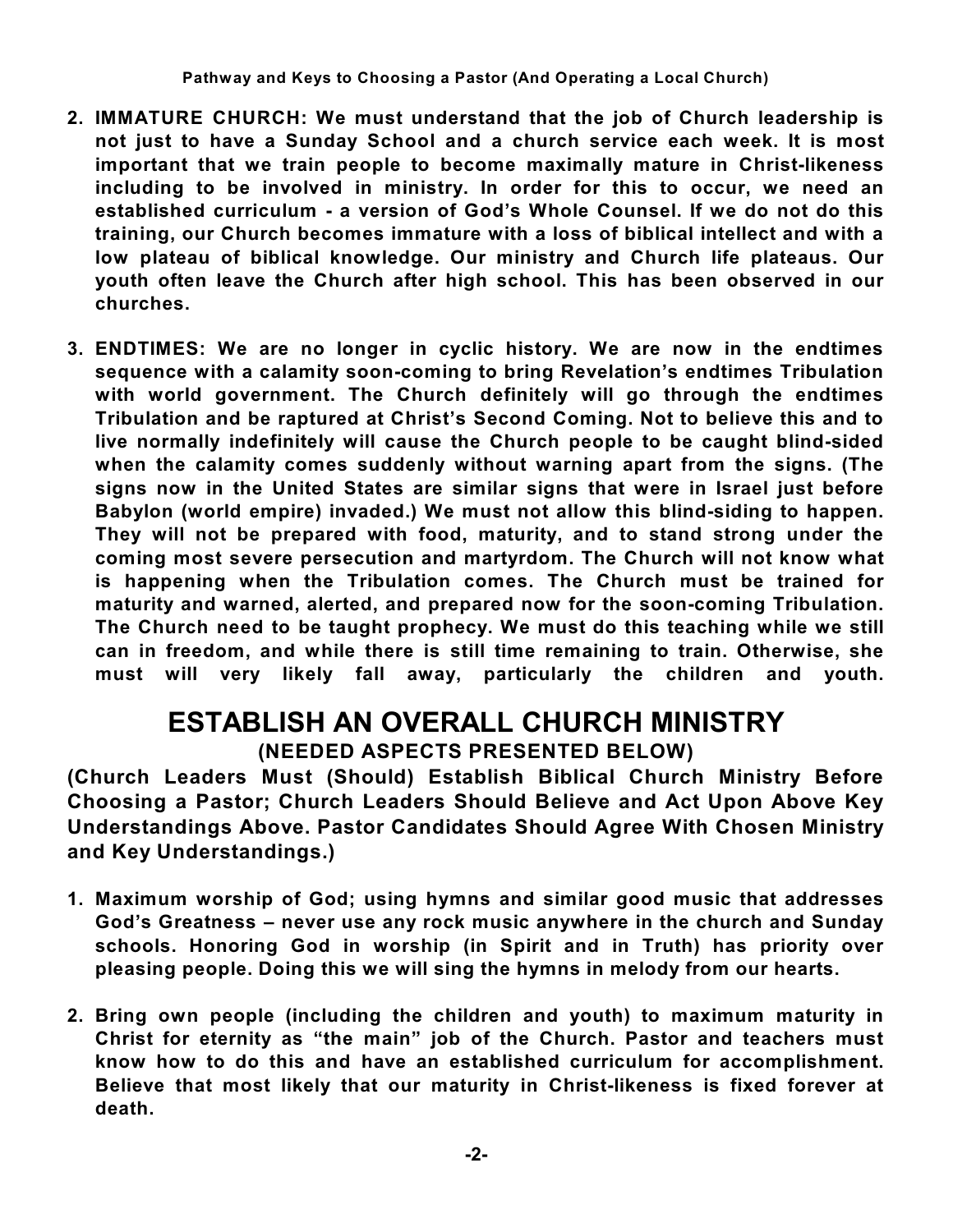**Need to train with Christian life principles for how one lives the Christian life as a main emphasis – not just teach Bible knowledge and content. (See #5 and 8.) The concept is not to teach Bible content per se, but instead to use the Bible to train people to walk with God (pleasing, worshipping, and glorifying Him), become mature in Christ-likeness, and accomplish the work of the ministry. Bible content will be included.**

- **3. Evangelize (priority ministry) children in the community in after school Bible clubs and community working with CEF. 85% of the people coming to Christ do so in the age range 4-14. Young people to be trained in CEF CYIA and work with children in summer 5 day clubs. Get the young people trained in ministry.**
- **4. Specialize in Awana and a summer VBS ministry.**
- **5. Needed (required) Training method by pastor and teachers, (do all) – What to do, how to do it, examples for how to do it; testimony for living it out by the teacher, and some form of on-the-job training. (All teachers and pastors must have experience here with testimony) This is experiential based training. This is in contrast to mainly teaching with Bible information and content that provides mainly knowledge.**
- **6. Train people (congregation) with prophecy (Post-Trib Rapture understanding and view) and warn-brief-prepare them for the soon-coming Tribulation that they will go through. There is only a short time period remaining in freedom according to the signs and conditions. Train urgently as if we had only from 9 months to 1 or 2 years or so left in freedom. Only God knows the timing. Must not let our people be caught blind-sided when the calamity comes under any conditions. It does not hurt to be trained early – but too late?????**
- **7. Congregation trained to do on-the-way witnessing to divine appointments in the community – work with other churches to do community wide evangelism. Church leaders should have experience here. (How many of the Church people have led anyone to believe the Gospel and be saved? How many water baptisms are we having of new converts from the community?)**
- **8. Training topics (minimum) at all age levels in the Church – must be done: (1) Worship and glorify God – appreciation for God's Greatness – know His attributes; (2) live godly head-subordinate relationships as Christ walked with the Father including in families: live by faith and by love; (3) Help in the ministry – evangelism, discipling; building godly families; planting churches; helping the needy; (4) believing and standing on the Christian-Faith doctrines; and (5) Have a personal devotional life of prayer and Bible reading. Must teach Post-Tribulation Rapture. All of this training should be in charts or in text for people to study and**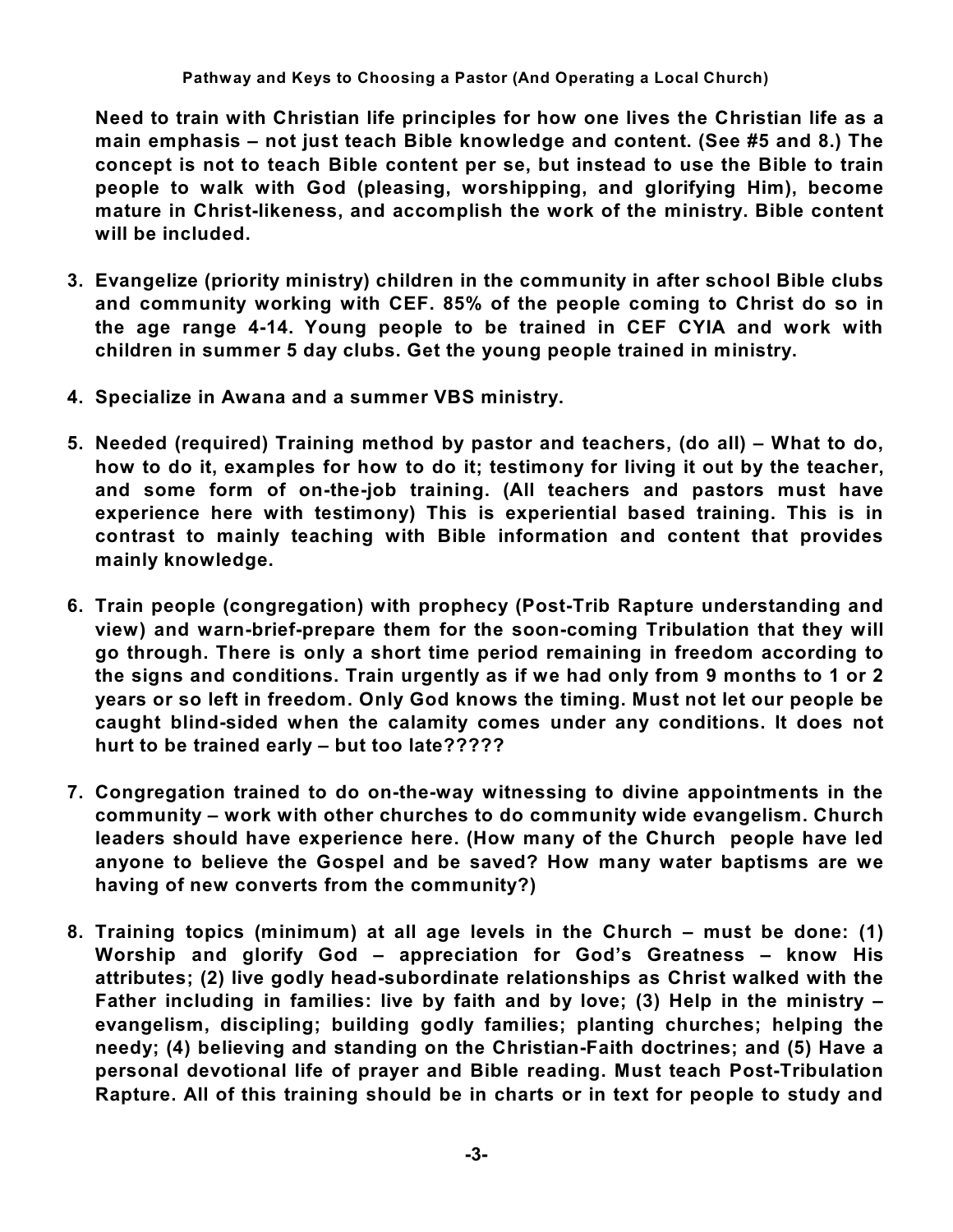**read. (Know the difference between discipling for Christian growth (procedure) and for maximum maturity in Christ-likeness (outcome). This training can be done in parts in the pulpit, Sunday School, special studies, and in seminars.**

- **9. Major emphasis in maintaining a college and young people's group. Must train the high school young people in the items of # 8 including training and involvement in ministry so they can see God using them and bringing results.**
- **10. Place the entire Church in home groups for fellowships and safety with 3-6 months supplies of food, water, gasoline, lighting, wind-up radio, etc for future emergencies that is regularly replaced.**
- **11. Keep up to speed with the world's and country's trends and happenings with a projection to the future.**
- **12. Know that In the Church, we have the gung ho, the faithful, the watchers, and new people. We need to spend 80% of our training time to help mature the gung ho and faithful or the ministry and maturity level plateaus. We can have special training times for the others (such as for new Christians to help bring them up to speed.**
- **13. If the Church does not do the above training to maturity, she will be transformed to become an immature Church with a loss of biblical intellect and with a low plateau of Bible knowledge – including that of Bible prophecy – the people will not become mature in Christ. They will not know what is happening when the endtimes come. They very likely will fall away under the coming persecution.**
- **14. The Church must establish an overall curriculum that represents God's Whole Counsel that is taught to every person that includes the topics in #8 using the pulpit, Sunday School, special studies, and seminars, using the method of #5. Churches very often only (wrongly) train with only a small part of the curriculum and only what to do (knowledge based and not experiential based).**

# **COMMENTS:**

- **1. All teachers and pastors must have had training and living-life testimony in all the above #6, 7, 8; "before" they minister. Best that all are married with or have had families. This should be for Church leaders also.**
- **2. To be free of the people's blood, leaders must teach a version of God's Whole Counsel to the people and warn the people of coming discipline in the Tribulation.**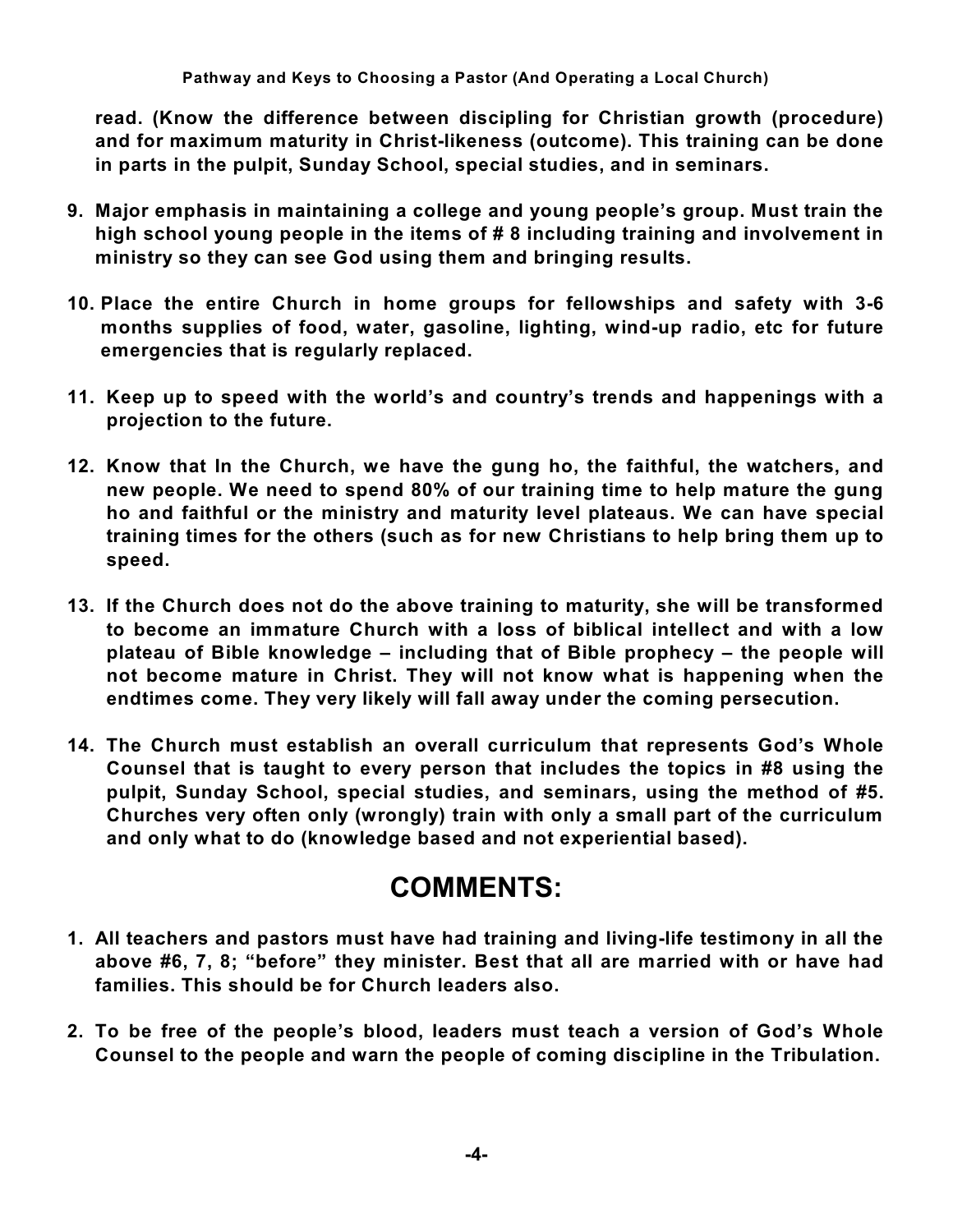**Pathway and Keys to Choosing a Pastor (And Operating a Local Church)**

- **3. To have a dynamic Church, most of the Church people (including the youth) need to be in ministries working together where results can be observed (God working in and around them saving and discipling people) – this includes ministries outside the Church in the community.**
- **4. People should not teach unless they have an established background in the subject they would teach. (of course we can have those in on-the-job training.)**
- **5. Church should work for excellence and thoroughness seeking God's best (not just His good) in all things.**

## **PASTOR REQUIREMENTS**

**(Not One Just Out of Seminary – Only Males Considered.) (Must Have Been Pastoring for a Number of Years.)**

- **1. Works well with people – people person; Can train and counsel couples for marriage.**
- **2. Trained (has lived out) in 5-8 above and "normally-regularly" teaches and preaches with all of # 5 above. He, by necessity, must know how (have had experience) to train people how to live by faith and do witnessing. He should have a detailed doctrinal statement with Scriptures (References).**
- **3. Understands and is committed to the above ministries of the Church. He must know how to train using them.**
- **4. Good to have, but not necessary to have, a seminary degree. – But must know Bible well and how to train people to walk with God. Is committed long term to going all the way with God, even if others do not. He emphases, knows how to train from experience in training and personal walk, walking with God, not just Bible content.**
- **5. Can be chosen (may be best) from the congregation.**
- **6. His primary goal is not to teach the Bible per se, but instead to train the people to walk with God, do ministry, and become mature in Christ emphasizing 5,7-8 above using only the Bible – of course one can teach Bible content as well. (Teaching mainly Bible content does not mature people in Christ sufficiently.)**
- **7. Meets the biblical elder-deacon requirements and has – is raising- a family (no divorce) – has children who believe. Best to meet Beatitudes characteristics.**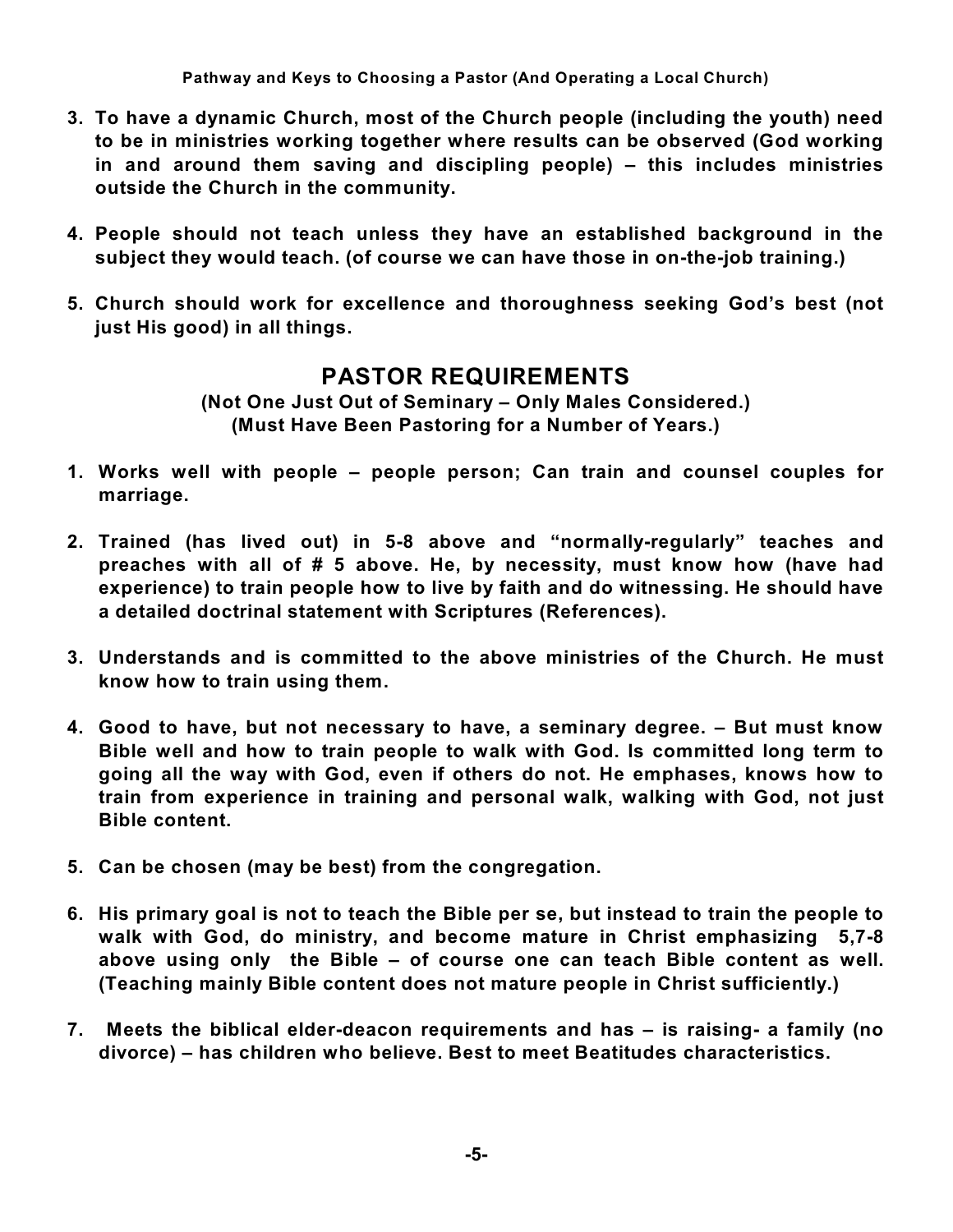- **8. Understands prophecy and believes strongly in a Post-Trib Rapture view and having but a short time remaining in freedom. Must plan to complete key ministries in this short time period. Must know the signs that signal a sooncoming calamity that will bring the Tribulation. (Not having this characteristic, he will wrongly lead the Church in operation as if the current times will continue indefinitely – major mistake.) He must, under no circumstances believe a Pre-Trib Rapture or there is no endtimes Tribulation.**
- **9. Believes the Church is the believers in Christ, not the organization with the buildings. (In teaching the Bible and witnessing (evangelizing) - we represent only the Bible – no Church and no religion.)**
- **10. Can (has experience) preach, teach, train, and give seminars. Can answer many Bible questions. Should have references of people who know him in his ministry.**
- **11. Is both procedure and outcome oriented. Best (with elders-deacons) to know "all" of what God wants us to become (mature in Christ-likeness) – from entire Bible (outcome oriented), and "all" the methods (discipleship) for getting there (procedure oriented). These should be written down somewhere where all can read. They should be presented to the congregation so they can know what God intends. The congregation should be able to read them somewhere.**
- **12. He possesses the characteristics of a mature Christian – head-subordinate relationships living as Christ lives, living by faith, and living by sacrificial love – has or is raising a family. He has led many to Christ. (See Keys document below for many key characteristics of a mature Christian.)**
- **13. Working with the elders-deacons, he is working to have a mature Church, so that all will have a maximum relationship with God in eternity and now all in ministry.**

#### **REFERENCE DOCUMENTS**

**(Written by John Stephenson and Found on His Website; (Biblicalworldviewministries.com)**

- *1. Keys to Becoming Mature in Christ-likeness in Godly Relationship Living* **(under TRAINING)**
- *2. God's Plan Over History for Man to Become Mature in Christ Needed to Eternally Know and to Relate to Our Perfect God in His Greatness* **(Under BIBLICAL WORLDVIEW - GOD'S PLAN)**
- **3.** *The Pattern View of Prophecy* **(Post-Tribulation Rapture View) (Under ENDTIMES PROPHECY)**